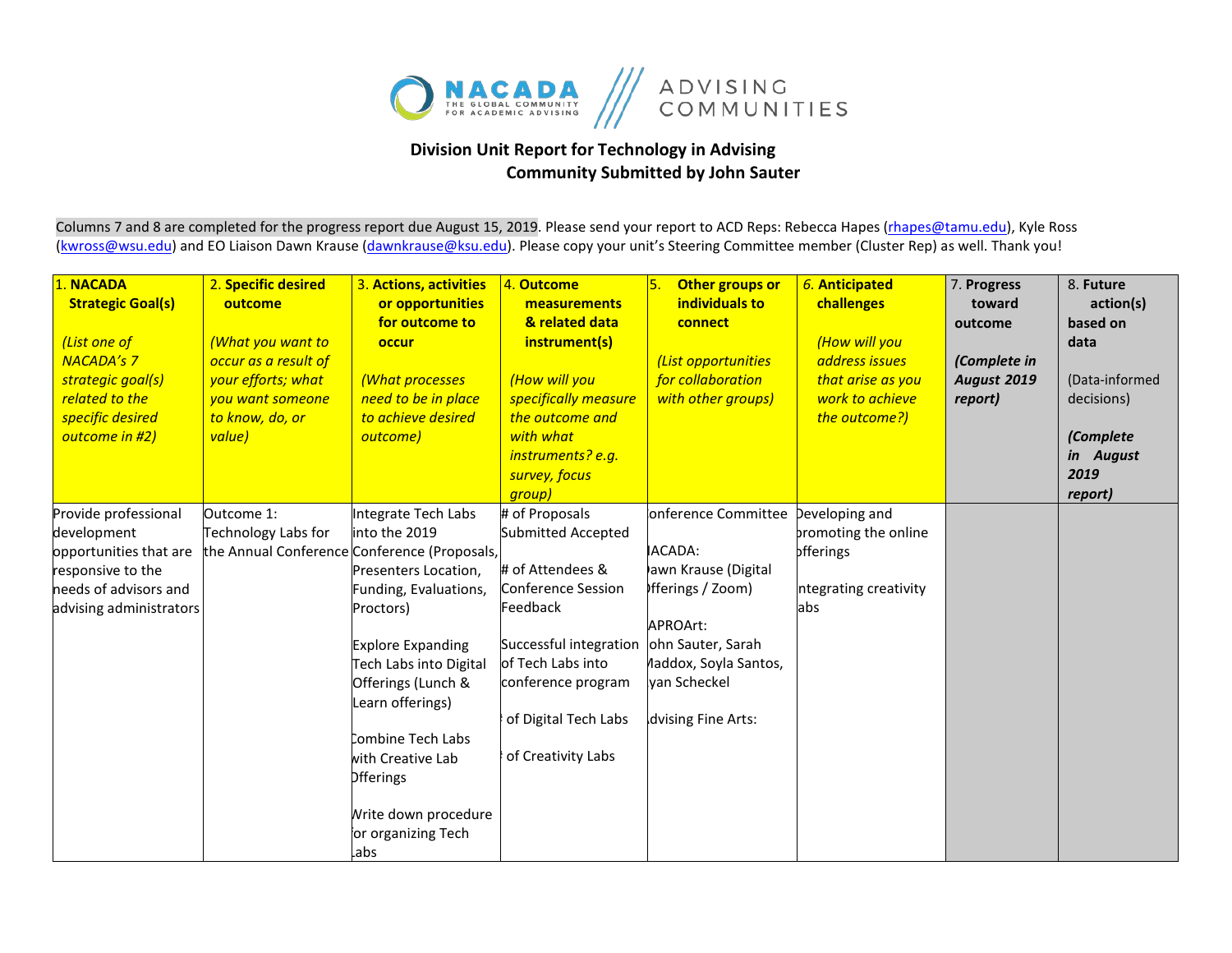| evelop and sustain                    | Outcome 2: Promote | Google Forms Updates # of those that signed |                              | AcAdvChat                            | <b>Getting and Sustaining</b> |  |
|---------------------------------------|--------------------|---------------------------------------------|------------------------------|--------------------------------------|-------------------------------|--|
| ffective Association                  | Communication,     | & Documents for                             | in to our annual             | moderators.                          | Member involvement            |  |
| eadership                             | Involvement &      | Feedback                                    | meeting Updates              |                                      |                               |  |
|                                       | Collaboration With |                                             |                              |                                      |                               |  |
| xpand the use of                      | <b>Members</b>     | Dnline Town Hall Style # of Updates Sent    |                              |                                      |                               |  |
| novative technology                   |                    | Meeting                                     |                              |                                      |                               |  |
| bols and resources to                 |                    |                                             | # of Readers                 |                                      |                               |  |
| upport the work of the                |                    | Requesting help from                        |                              |                                      |                               |  |
| ssociation                            |                    | he steering committee # of members who      |                              |                                      |                               |  |
|                                       |                    | nembers and membersattend the town hall     |                              |                                      |                               |  |
|                                       |                    | at large to assist with                     | meeting                      |                                      |                               |  |
|                                       |                    | communication,                              |                              |                                      |                               |  |
|                                       |                    | projects & meetings                         | # of active moderators       |                                      |                               |  |
|                                       |                    |                                             | # of AcAdvChats in           |                                      |                               |  |
|                                       |                    | upport Sustainability                       | Fall/Spring.                 |                                      |                               |  |
|                                       |                    | and Engagement with                         |                              |                                      |                               |  |
|                                       |                    | @AcAdvChat                                  |                              |                                      |                               |  |
|                                       |                    | <b>Academic Advising</b>                    |                              |                                      |                               |  |
|                                       |                    | `hat)                                       |                              |                                      |                               |  |
| rovide professional                   | Outcome 3: Goal:   | Dutreach to Other                           | of Collaborative             | anadian Advising                     | Member involvement            |  |
| evelopment                            | Collaborative      | <b>Advising Communities</b>                 | onsultation Projects         | ommunity - Continued & Collaborative |                               |  |
| pportunities that are                 | Consultation With  | reached out to                              |                              | volvement & support communication    |                               |  |
| esponsive to the needs Other Advising |                    | acebook group with a                        | of members that              |                                      |                               |  |
| f advisors and advising Communities   |                    | Google Doc)                                 | articipate in                | <b>GBTQA Community -</b>             |                               |  |
| dministrators                         |                    |                                             | collaborative                | upport and                           |                               |  |
|                                       |                    | Develop Collaborative                       | <b>consultation Projects</b> | onsultation best                     |                               |  |
| xpand the use of                      |                    | Consultation Teams                          |                              | ractices needed to                   |                               |  |
| novative technology                   |                    |                                             | eedback on                   | ssist them in revising               |                               |  |
| bols and resources to                 |                    |                                             | collaborative                | heir website                         |                               |  |
| upport the work of the                |                    |                                             | onsultation Projects         |                                      |                               |  |
| ssociation                            |                    |                                             | successes, challenges,       | egion 1 - I planted the              |                               |  |
|                                       |                    |                                             | enefits, etc)                | eed of offering a virtual            |                               |  |
|                                       |                    |                                             |                              | onference and they are               |                               |  |
|                                       |                    |                                             |                              | iterested in the                     |                               |  |
|                                       |                    |                                             |                              |                                      |                               |  |
|                                       |                    |                                             |                              | ossibility.                          |                               |  |
|                                       |                    |                                             |                              | istance Education -                  |                               |  |
|                                       |                    |                                             |                              | everal of their projects             |                               |  |
|                                       |                    |                                             |                              |                                      |                               |  |
|                                       |                    |                                             |                              | verlap with our goals                |                               |  |
|                                       |                    |                                             |                              | nd member interests                  |                               |  |
|                                       |                    |                                             |                              |                                      |                               |  |
|                                       |                    |                                             |                              | rientation Advising -                |                               |  |
|                                       |                    |                                             |                              | <b>BD</b>                            |                               |  |
|                                       |                    |                                             |                              | rofessional                          |                               |  |
|                                       |                    |                                             |                              | evelopment - TBD                     |                               |  |
|                                       |                    |                                             |                              |                                      |                               |  |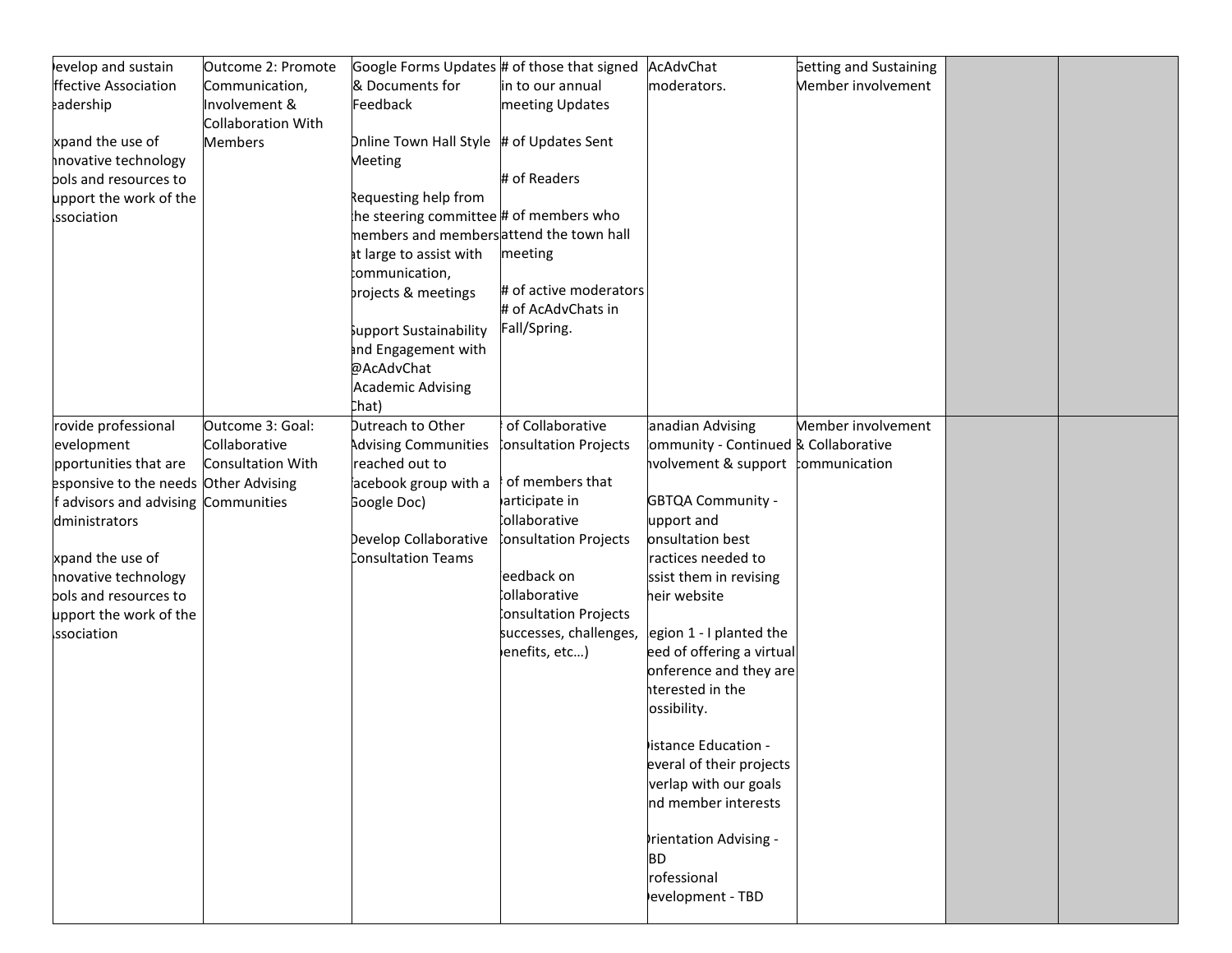|                                                                                                                                                                                                                                                                                       |                                                                                                            |                                                                                                                                                                                                                                                                                                                                            |                                                                                                         | tudents with<br>isabilities - Lunch &<br>earn & Virtual offerings<br><b>Multicultural - TBD</b><br><b>BCU - TBD</b> |                                                                                                                            |  |
|---------------------------------------------------------------------------------------------------------------------------------------------------------------------------------------------------------------------------------------------------------------------------------------|------------------------------------------------------------------------------------------------------------|--------------------------------------------------------------------------------------------------------------------------------------------------------------------------------------------------------------------------------------------------------------------------------------------------------------------------------------------|---------------------------------------------------------------------------------------------------------|---------------------------------------------------------------------------------------------------------------------|----------------------------------------------------------------------------------------------------------------------------|--|
| xpand and<br>ommunicate the<br>cholarship of academic Increasing Advising<br>dvising                                                                                                                                                                                                  | Outcome 4: Lay the<br>Groundwork for<br>Technology Related<br>Resources, Writing, &<br>Research            | Explore ways to<br>connect researchers to onnections made to<br>each other or support<br>groups<br>Fechnology in Advising<br>ocket Guide<br>bevelop a how to<br>lirections for<br>leveloping digital<br>offerings.                                                                                                                         | Aeetings and<br>esearch & resources<br><b>Meetings &amp; Progress</b><br>eport from the pocket<br>uide. | eigh Cunningham<br>Publications)                                                                                    | eigh has pointed out<br>hat the Technology:<br>handout needs to<br>address global issues in<br>echnology to be<br>easible. |  |
| rovide professional<br>evelopment<br>pportunities that are<br>esponsive to the needs Based Technology in<br>f advisors and advising Advising Conferences<br>dministrators<br>xpand the use of<br>novative technology<br>bols and resources to<br>upport the work of the<br>ssociation | Outcome 5: Lay the<br>Groundwork for<br>fostering Online Digital offering digital<br>and Virtual Offerings | Develop procedures<br>and best practices for<br>tontent/training, etc<br>Explore digital versions eedback from<br>of the tech & creativity ollaborations<br>abs.<br>Collaboration &<br>support for increasing:<br>Digital Offerings:<br><b>NACADA Podcast</b><br>Digital Discussions &<br>Fraining, Lunch &<br>learns, Conferences,<br>etc | of Tech Related<br>rofessional<br>evelopment Events &<br>collaborations                                 | eigh Cunningham<br><b>Nebinars</b> )<br>awn Krause (Digital<br>rocedures)                                           | This may take more<br>han 1 year to get<br>going.                                                                          |  |